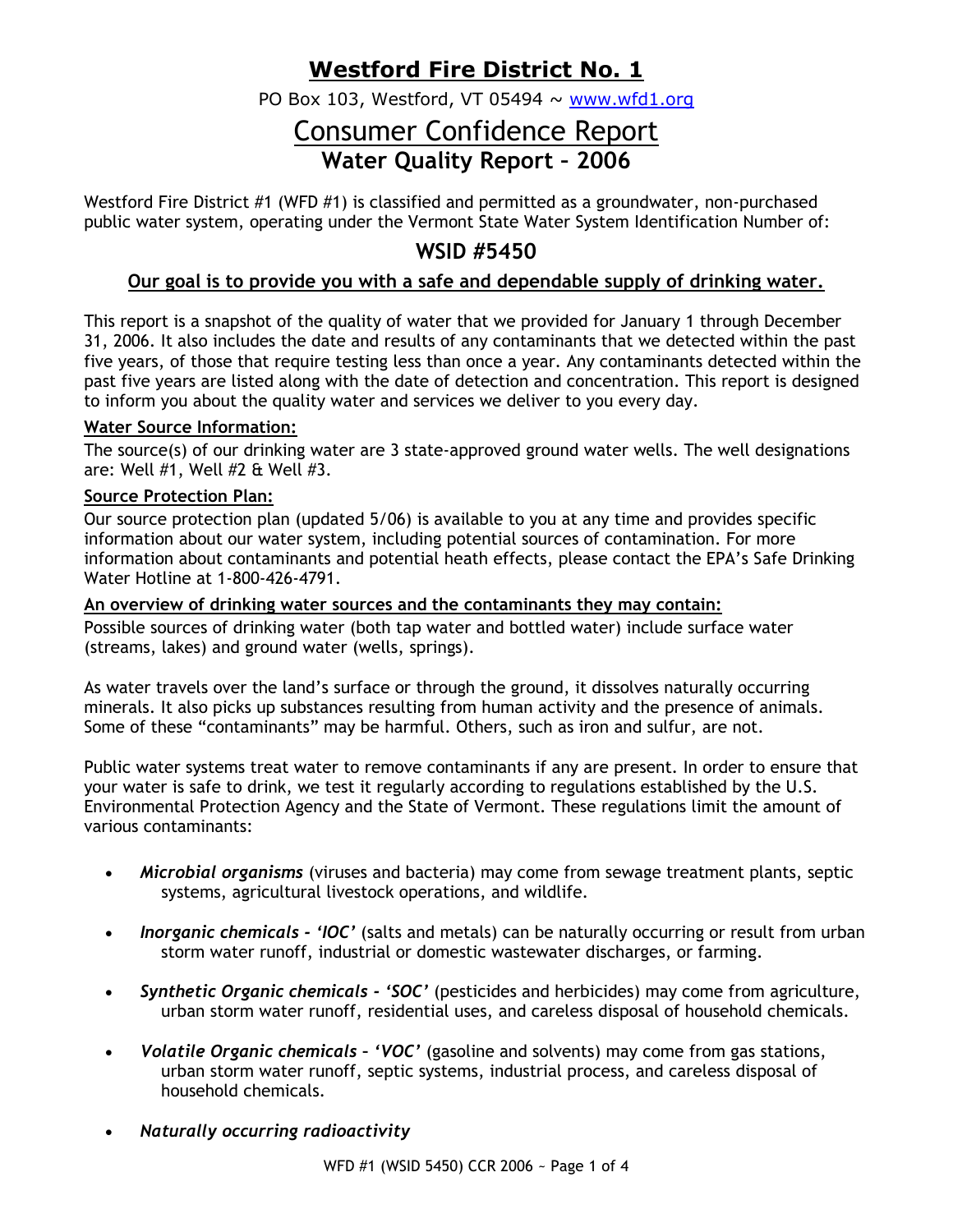# **W A T E R Q U A L I T Y D A T A**

### **Terms and Abbreviations:**

In the following tables you may find terms you might not be familiar with. To help you better understand these terms we have provided the following definitions:

**Maximum Contamination Level Goal (MCLG):** The level of a contaminant in drinking water below which there is no known or expected risk to health. MCLG's allow for a margin of safety.

**Maximum Contamination Level (MCL):** The highest level of a contaminant that is allowed in drinking water. MCL's are set as close to the MCLG's as feasible using the best available treatment.

**Maximum Residual Disinfectant Level Goal (MRDLG):** The level of a drinking water disinfectant below which there is no known or expected risk to health. MRDLG's do not reflect the benefits of disinfectants in controlling microbial contaminants.

**Maximum Residual Disinfectant Level (MRDL):** The highest level of a disinfectant allowed in drinking water. Addition a disinfectant may help control microbial contaminants.

**Action Level:** The concentration of a contaminant, which, if exceeded, triggers treatment or other requirements, which a water system must follow.

**90th Percentile:** Ninety percent of the samples are below the action level. (Nine of ten sites sampled were at or below this level).

**Treatment Technique (TT):** A process aimed to reduce the level of a contaminant in drinking water.

**Parts per million (ppm) or Milligrams per liter (mg/l):** (one penny in ten thousand dollars)

**Parts per billion (ppb) or Micrograms per liter (µg/l):** (one penny in ten million dollars)

**Picocuries per liter (pCi/L):** a measure of radioactivity in water

**Nephelometric Turbidity Unit (NTU):** NTU is a measure of the clarity of water. Turbidity in excess of 5 NTU is just noticeable to an average person.

**Running Annual Average (RAA):** Annual Level of Disinfection By-products (i.e. chlorination)

**N/A:** Not applicable

The table(s) below lists all the drinking water contaminants that were detected during the 2005 calendar year. It also includes the date and results of any contaminants that we detected within the past five years, of those which require testing less than once a year. The presence of these contaminants in the water does not necessarily show that our water poses a health risk.

### **Violation(s) that occurred during Calendar Year 2006**

| $\mathsf{v}$ rvpe | Category                                      | <b>Analysis</b>         | <b>Compliance Period</b> |  |  |
|-------------------|-----------------------------------------------|-------------------------|--------------------------|--|--|
| MCL (TCR) Monthly | Maximum Contaminant Level<br><b>Violation</b> | Coliform, Total<br>TCR) | 7/1/2006-7/31/2006       |  |  |

Coliforms are bacteria that are naturally present in the environment and are used as an indicator that other, potentially harmful, bacteria may be present. In July 2006, our routine monthly total coliform (TCR) sampling returned a positive result(s). In such a case, the state of Vermont requires that 5 additional TCR samples be taken from different locations during the following month and that they all be negative in order to avoid required systemic corrective action (i.e. chlorine shock treatment, boil water notices). In our case, all 5 subsequent samples were negative. This indicates that the source of contamination was most likely the result of flawed sampling procedures or materials. No further action was therefore required.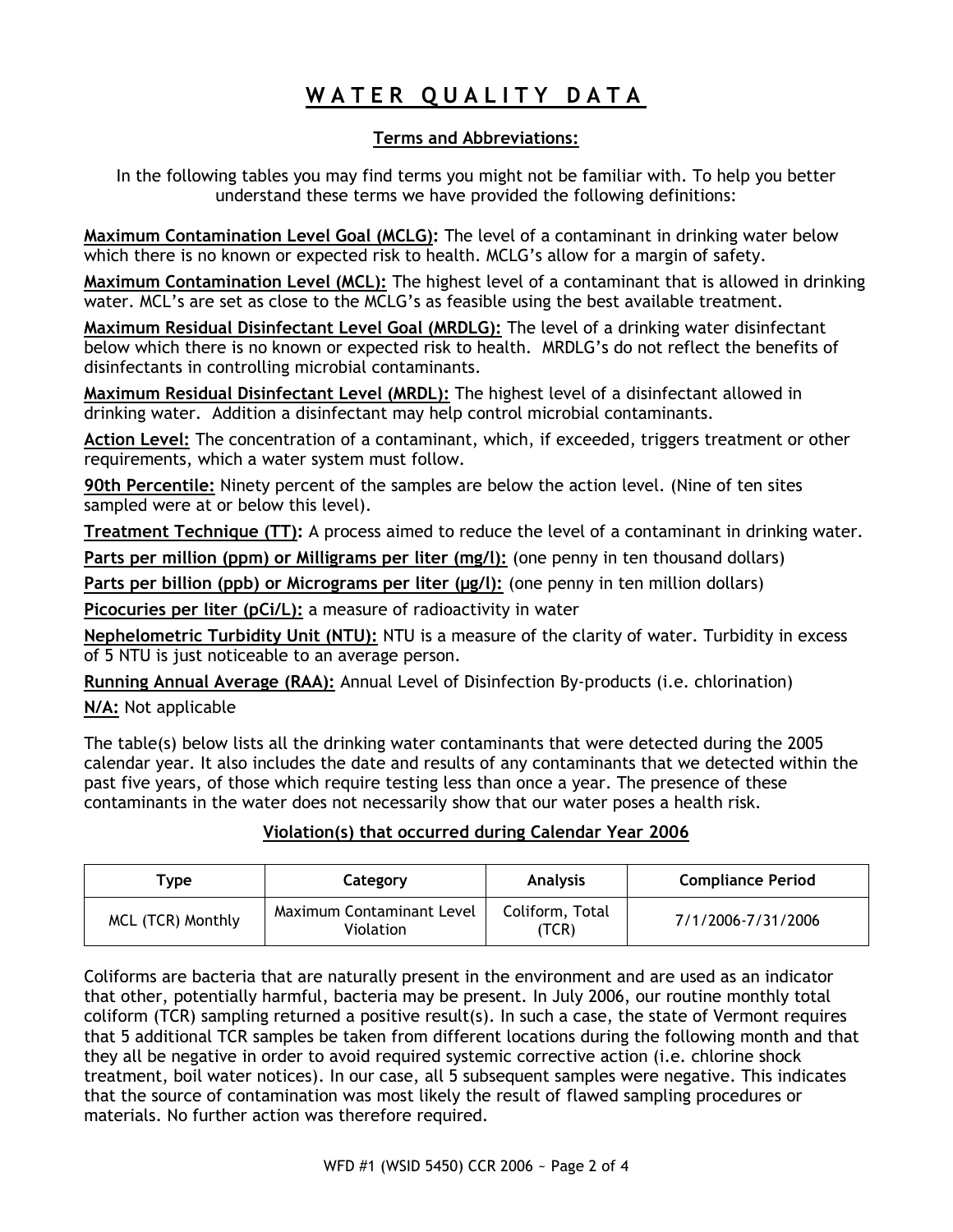# **WATER QUALITY DATA**

#### **Level of Detected Contaminants**

| Microbiological       | <b>Result</b>                      | MCL                                          | <b>MCLG</b> | <b>Typical Source</b>                   |
|-----------------------|------------------------------------|----------------------------------------------|-------------|-----------------------------------------|
| Coliform, Total (TCR) | July, 2006 - 2<br>positive samples | No more than 1<br>positive<br>monthly sample |             | Naturally present in the<br>environment |

| Chemical<br>Contaminant | Collection<br>Date | <b>Highest</b><br>Value | Range            | Unit       | <b>MCL</b> | <b>MCLG</b>    | Likely source of detected<br>contaminant                                                              |
|-------------------------|--------------------|-------------------------|------------------|------------|------------|----------------|-------------------------------------------------------------------------------------------------------|
| Barium                  | 10/27/2005         | .051                    | $.037 -$<br>.051 | ppm        | 2          | $\overline{2}$ | Discharge of drilling wastes;<br>discharge from metal<br>refineries; erosion of natural<br>deposits.  |
| Nitrate (as N)          | 2/24/2006          | .038                    | .038             | ppm        | 10         | 10             | Runoff from fertilizer use;<br>leaching from septic tanks,<br>sewage; erosion of natural<br>deposits. |
| Turbidity               | 4/1/2005           | 5.73                    | $0.08 -$<br>5.73 | <b>NTU</b> | N/A        |                | Soil Runoff/ Air Content                                                                              |

### **Turbidity Note:**

Turbidity has no health effects. However, turbidity can interfere with disinfection & provide a medium for microbial growth. Turbidity may indicate the presence of disease-causing organisms. These organisms include: bacteria, viruses and parasites that can cause symptoms such as nausea, cramps, diarrhea and occasional headaches.

### **Level of Detected Contaminants, Cont'd**

| Regulated<br><b>Radionuclides</b>                    | <b>Collection</b><br>Date | Highest<br>Value | Range | Unit  | <b>MCL</b> | <b>MCLG</b> | Likely source of detected<br>contaminant |  |  |
|------------------------------------------------------|---------------------------|------------------|-------|-------|------------|-------------|------------------------------------------|--|--|
| Gross Alpha,<br>including RA & U,<br>excluding RN    | 4/1/2005                  | 1.9              | 1.9   | pCi/L | N/A        | N/A         |                                          |  |  |
| Gross Alpha,<br>including RA,<br>excluding RN &<br>U | 9/16/2002                 | 1.9              | 1.9   | pCi/L | 10         | $\mathbf 0$ |                                          |  |  |
| Radium,<br>226 & 228<br>Combined                     | 9/16/2002                 | 0.22             | 0.22  | pCi/L | 5          | $\mathbf 0$ | Erosion of natural deposits.             |  |  |
| Radium - 226                                         | 9/16/2002                 | 0.06             | 0.06  | pCi/L | 5          | $\mathbf 0$ |                                          |  |  |
| Radium - 228                                         | 9/16/2002                 | 0.16             | 0.16  | pCi/L | 5          | $\mathbf 0$ |                                          |  |  |